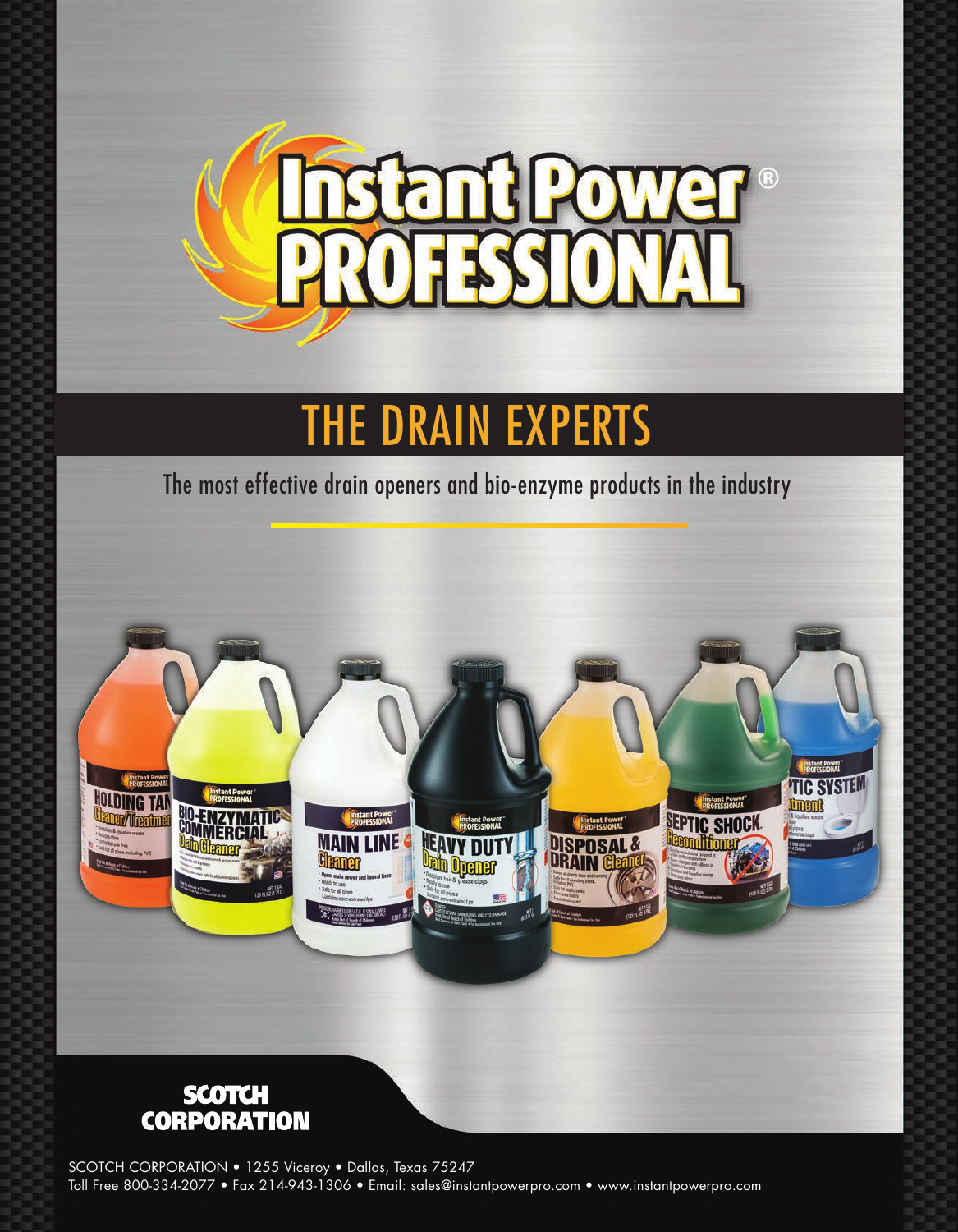### HEAVY DUTY DRAIN OPENER 15X stronger than common drain openers. Our non-acid, dual hydroxide formula is used to dissolve hair and grease clogs in bathroom and kitchen drains.

**FEATURES** Size Case Pack **APPLICATIONS Description** Item # ● 15X more effective than common ● Hotels/Motels Heavy Duty Drain Opener 8877 20 oz. 6 drain openers Heavy Duty Drain Opener 1 Liter 12 **A** Restaurants 8874 ◆ Dissolves hair & grease clogs **Residential** Heavy Duty Drain Opener 8875 2 Liter  $\bullet$ 6 ● No odors or fumes ● Hospitals/Nursing Homes Heavy Duty Drain Opener 8876 1 Gallon 3 • Safe on all pipes and septic systems **Industrial/Manufacturing Facilities** 





## MAIN LINE CLEANER

Strong, non-acid, dual hydroxide formula designed to clear clogged main sewer lines and interior/vertical lines of obstructions.

#### **FEATURES**

- Clear clogs on larger drain pipes
- **Extra heavy plastic bottle**
- Child resistant cap
- **Safe for all pipes and septic systems**
- No odors or fumes

**A** Restaurants **Residential**  $\bullet$ 

**APPLICATIONS** ● Hotels/Motels

**Educational Facilities** 

- Hospitals/Nursing Homes
- **Industrial/Manufacturing Facilities**
- Educational Facilities  $\blacktriangle$

Bio-enzymatic lemon scented formula that digests fats, oils and greases (FOG) along with other organic waste for the treatment and maintenance of restaurant kitchens, restrooms, and grease traps.

#### **FEATURES**

- Control odors
- Reduces need for frequent grease trap pumping
- Safe for all pipes
- Non-caustic, non-corrosive
- Fresh lemon scent

- Hotels/Motels  $\bullet$ **Restaurants**
- Residential  $\blacktriangle$
- Hospitals/Nursing Homes  $\bullet$
- **Educational Facilities**

| <b>Description</b>                                                                                                         | Item $#$                     | Size                                           | Case    |
|----------------------------------------------------------------------------------------------------------------------------|------------------------------|------------------------------------------------|---------|
| <b>Bio-Enzyme Drain Cleaner</b><br>Bio-Enzyme Drain Cleaner<br>Bio-Enzyme Drain Cleaner<br><b>Bio-Enzyme Drain Cleaner</b> | 8880<br>8881<br>8882<br>8883 | 1 Liter<br>1 Gallon<br>5 Gallons<br>55 Gallons | 12<br>4 |



DISPOSAL & DRAIN CLEANER Triple action bio-enzymatic formula removes the source of foul odors in drains, deodorizes with fresh lemon scent, and clears sluggish drains. Regular use prevents future drain clogs by eliminating build-up in drain.

### **FEATURES APPLICATIONS**

- Controls odors
- Bio-Enzymatic formula
- **•** Fresh lemon scent
- Safe for all pipes

#### ● Hotels/Motels **● Restaurants**

- **A** Residential
- Hospitals/Nursing Homes
- Industrial/Manufacturing Facilities

| <b>Description</b>       | Item $#$ | <b>Size</b> | <b>Case Pack</b> |
|--------------------------|----------|-------------|------------------|
| Disposal & Drain Cleaner | 8815     | 1 liter     |                  |
| Disposal & Drain Cleaner | 8816     | 1 Gallon    |                  |



**CRYSTAL LYE** 





- 
- Crystal Lye 8886 1 Lb 12

Item # 8885

Size 1 Gallon Case Pack

4

**Description** 

Main Line Cleaner

Pack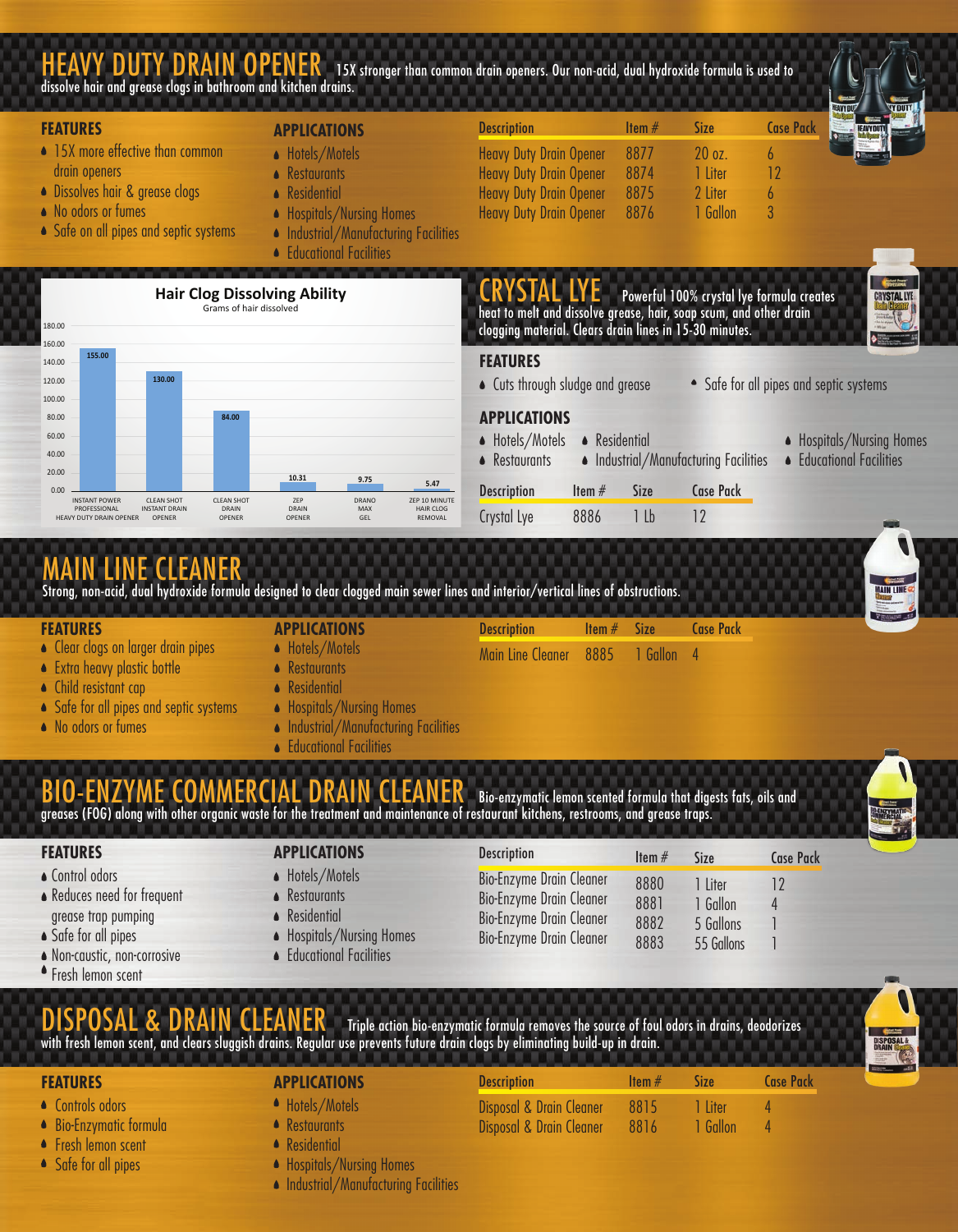## BEVERAGE TOWER DRAIN CLEANER A powerful, biodegradable formula that dissolves clogs and sugar snakes associated with sugar-based beverages, espresso and coffee drains, shake machines drains, beverage towers and more.

#### **FEATURES**

- **Bio-enymaitic formula quickly dissolves clogs**
- No mixing, ready to use formula
- $\blacktriangle$ Packaged in a dosing bottle, perfect pour
- every time Δ
- Clears slow drains

Non-caustic, non-corrosive safe for all pipes

#### **APPLICATIONS**

- Convenience Stores  $\blacklozenge$ Restaurants/Cafeterias
- Hotels/Motels
- Hospitals/Nursing Homes
- Δ Any location with Beverage
- **Towers**

### Effective, bio-enzymatic formula quickly reconditions clogged or under-performing septic systems, clears crystallized soil around the drain field, and digests system clogging material.



| <b>FEATURES</b>               | <b>APPLICATIONS</b>       | <b>Description</b>  | Item $#$ | Size       | <b>Case Pack</b> |
|-------------------------------|---------------------------|---------------------|----------|------------|------------------|
| • Dissolves & liquefies waste | • Hotels/Motels           | Septic Shock        | 8817     | 2 Liter    |                  |
| • Controls odors              | • Restaurants             | Septic Shock        | 8818     | 1 Gallon   |                  |
| ● Reduces costly pump outs    | • Residential             | <b>Septic Shock</b> | 8819     | 5 Gallons  |                  |
| • Safe for all pipes          | • Hospitals/Nursing Homes | Septic Shock        | 8820     | 55 Gallons |                  |

**Description** 

Beverage Tower Drain Cleaner

**• Educational Facilities** 

### SEPTIC SYSTEM TREATMENT Supercharged microbial blend digests system clogging matter, opens lateral/leach field lines, and restores porosity in the drain field to keep septic system running efficiently and trouble-free.



- **Dissolves & liquefies waste**
- Restores & maintains ideal bacterial balance in system
- Reduces costly pump outs
- Controls odors
- **FEATURES APPLICATIONS**
	- Hotels/Motels
	- Residential
	- **A** Restaurants
	- Hospitals/Nursing Homes
	- Industrial/Manufacturing Facilities
	- **Educational Facilities**

| <b>Description</b>             | Item $#$ | <b>Size</b> | Case P |
|--------------------------------|----------|-------------|--------|
| <b>Septic System Treatment</b> | 8866     | 2 Liter     | 6      |
| <b>Septic System Treatment</b> | 8869     | 1 Gallon    | Δ      |
| <b>Septic System Treatment</b> | 8867     | 5 Gallons   |        |
| <b>Septic System Treatment</b> | 8868     | 55 Gallons  |        |

Item # 8821

Size 32 oz. Case Pack 12

### SEPTIC SYSTEM TREATMENT PACS

Contains specially blended enzyme-producing bacteria that help digest household waste, reducing sludge buildup in septic tanks and drain fields. Drop this easy to use treatment pac in the toilet and flush. Treats septic tanks up to 1500 gallo



ack



#### **FEATURES**

- Helps prevent backups **▲** Controls odors
- 

#### **APPLICATIONS**

|  | ▲ Anywhere with a septic tanks |  |  |
|--|--------------------------------|--|--|

| <b>Description</b>           | Item $#$ | <b>Size</b> | Case P |
|------------------------------|----------|-------------|--------|
| Septic System Treatment Pacs | 8864     |             | 200    |

| $\bullet$ Treats and de |  | <b>FEATURES</b> |  |
|-------------------------|--|-----------------|--|
|                         |  |                 |  |

- deodorizes ● Breaks down waste and paper
- **▲** Quick acting to control odors

#### RV Holding Tanks Marine Holding Tanks **APPLICATIONS ▲** Portable Toilets

- **Description** Porta-Treat Item #
	- 8865
- Fresh fragrance Easy to store

Easy to use

300 Pouches per case

Size

No measuring

ıck

Case Pack

- Environmentally friendly Formaldehyde free formula  $\bullet$
- 

1

Case Pack

## HOLDING TANK CLEANER/TREATMENT Supercharged Bio-Enzymatic formula breaks down waste and eliminates

Safe for all pipes and septic systems Easy to use - just drop pac in toilet bowl & flush

odors. Dissolves paper, grease, soap, protein & starches. It restores and maintains the system's ideal bacterial balance.

- **Dissolves & liquefies waste**
- Reduces odors
- Formaldehyde free
- Citrus scent Safe for all pipes, including PVC

### **FEATURES APPLICATIONS**

- Boats/ships
- Recreational vehicles
- Portable restrooms Buses

| <b>Description</b>                    | Item $#$ | Size       |
|---------------------------------------|----------|------------|
| <b>Holding Tank Cleaner/Treatment</b> | 8870     | 2 Liter    |
| <b>Holding Tank Cleaner/Treatment</b> | 8871     | 1 Gallon   |
| Holding Tank Cleaner/Treatment        | 8872     | 5 Gallons  |
| Holding Tank Cleaner/Treatment        | 8873     | 55 Gallons |